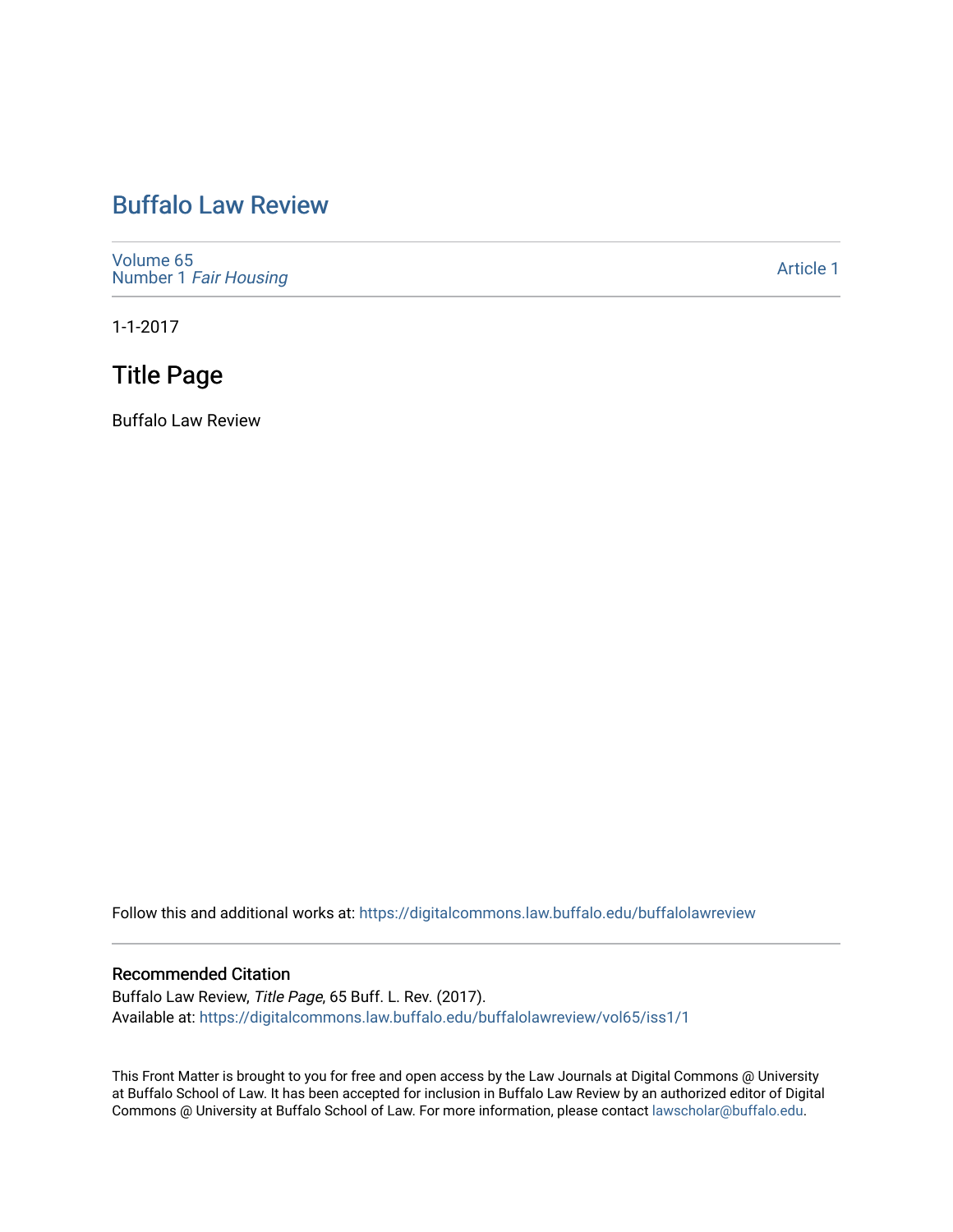# Buffalo Law Review



# **VOLUME LXV 2017**

# **BUFFALO, NEW** YORK

*Copyright 2017 Buffalo Law Review*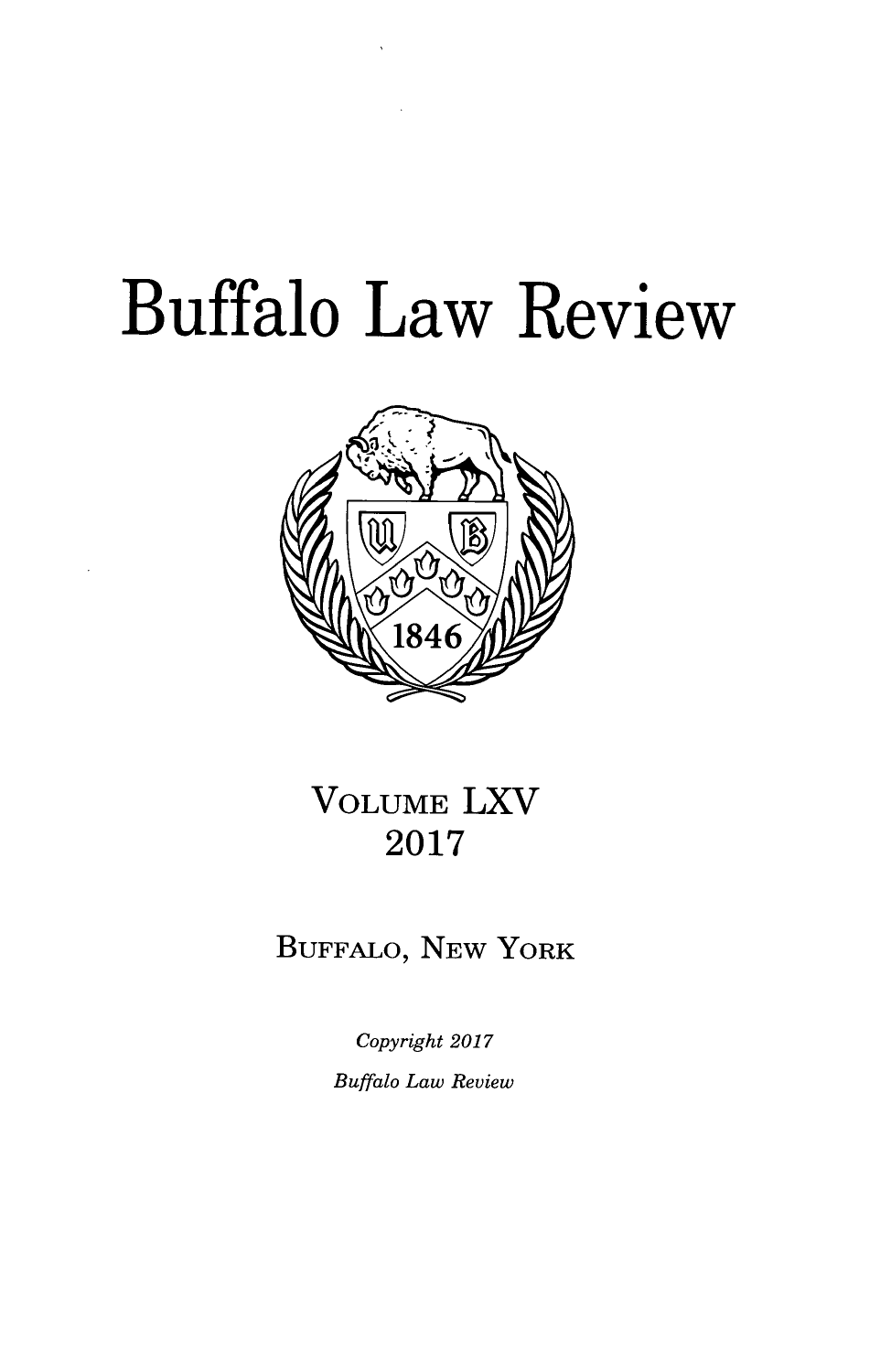### **University at Buffalo School of Law THE STATE UNIVERSITY OF NEW YORK**

Nancy L. Zimpher, B.A., M.A., Ph.D. *Chancellor of the State University of New York* Satish Tripathi, B.Sc., M.Sc., **M.S., M.S.,** Ph.D., **D.Sc.**  President of the State University of New York at Buffalo

Charles F. Zukoski B.A., Ph.D.

Provost and Executive Vice President for Academic Affairs

### *Administration*

| James A. Gardner, B.A., J.D.                | Interim Dean                                              |
|---------------------------------------------|-----------------------------------------------------------|
| Elizabeth Adelman, B.A., M.L.S., J.D.       | Director of the Law Library and Vice Dean                 |
|                                             | for Legal Information Service                             |
| Guyora Binder, A.B., J.D.                   | Vice Dean for Research and Faculty Development            |
| S. Todd Brown, B.A., J.D.                   | Vice Dean for Academic Affairs                            |
| Kim Diana Connolly, B.A., J.D., LL.M.       | Vice Dean for Experiential and Skills                     |
|                                             | Education and Director of Clinical Legal Education        |
| Marlene M. Cook, B.S., M.S., Ph.D.          | Vice Dean for Resource Management                         |
| Ilene R. Fleischmann, B.A., M.A.            | Vice Dean for Alumni, Public Relations and Communications |
| Bernadette Gargano, B.A., M.A., J.D.        | Vice Dean for Student Affairs                             |
| Karen R. Kaczmarski, B.A., J.D.             | Vice Dean for Philanthropy                                |
| BobbyJo LaDelfa, B.S., M.S., Ph.D.          | Vice Dean for Strategic Planning and Operations           |
| Meredith Kolsky Lewis, B.A. M.S., J.D.      | Vice Dean for International and Graduate Programs         |
| Terrance E. McCormack, B.A., M.L.S.         | Associate Director of the Law Library and Manager         |
|                                             | for Law School Technology                                 |
| Errol E. Meidinger, B.A., M.A., J.D., Ph.D. | Director of Baldy Center for Law and Social Policy        |
| Lisa M. Patterson, A.B., J.D.               | <b>Associate Dean for Career Services</b>                 |
| Melinda R. Saran, B.A., M.P.H., J.D.        | Vice Dean for Social Justice Initiatives                  |
| Lillie V. Wiley-Upshaw, B.A., M.A.          | Vice Dean for Admissions & Student Life                   |
| Sara Zeitler, B.S., M.S.                    | Director of Records, Registration & Financial Aid         |

#### *Faculty*

*Professor* Samantha Barbas, BVA., **J.D.,** Ph.D. Christine Bartholomew, B.A., **J.D.** *Associate Professor*  Mark Bartholomew, BDA., **J.D.** *Professor*  Anya Bernstein, B.A., J.D., Ph.D.<br>Guyora Binder, A.B., J.D. Guyora Binder, AB., **J.D.** *SUNY DistinguishedProfessor and Hodgson Russ Faculty Scholar*  Michael Boucai, BA., **J.D.,** M.Phil. *Associate Professor*  Irus Braverman, LL.B., M.A., **S.J.D.** *Professor, William Magavern Faculty Scholar*  Lauren Breen, A.B., **J.D.** *ClinicalAssistant Professor Professor* **S.** Todd Brown, BA., **J.D.**  Luis Chiesa, B.B.A, **J.D.,** LL.M., **J.S.D.**  *Professor*  Kim Diana Connolly, B.A., J.D., LL.M.<br>Matthew D. Dimick, B.A., J.D., LL.M. (1998) Matthew D. Dimick, B.A., M.S., J.D., Ph.D. (1998) Matthew D. Dimick, B.A., M.S., J.D., Ph.D. (1998) SUNY Distinguished Service Professor Charles P. Ewing, B.A., **J.D.,** Ph.D. *SUNY Distinguished Service Professor*  Frank G. Raichle Professor of Trial and Appellate Advocacy<br>*Teaching Faculty* Lucinda M. Finley, B.A., J.D.<br>Heidi Forman, B.S., M.A., J.D., LL.M.<br>Rebecce R. French, B.A., J.D., LL.M. Ph.D.<br>*Teaching Faculty Professor* Rebecca R. French, B.A., **J.D.,** LL.M., Ph.D. *Professor*  **James A. Gardner, B.A., J.D.** *SUNY Distinguished Professor, B.A., A.D. SUNY Distinguished Professor, B.A., A.D. Thomas Black Professor*  Bernadette Gargano, B.A., MA., **J.D.** *Lecturer in Law*  Lise Gelernter, A.B., J.D. *Teaching Faculty Teaching Faculty* Nicole Hallett, B.A., **M J.D. .S.,** *ClinicalAssistant Professor*  Philip Halpern, B.A., **J.D.** *Professor*  Nan L. Haynes, B.A., **J.D.** *Lecturer in Law*  George Kannar, B.A., **J.D.** *Professor Professor Professor*  Stuart **G.** Lazar, A.B., **J.D.,** LL.M. Meredith Kolsky Lewis, B.A., **MS., J.D.**  Patrick Long, AB., **J.D.** *Lecturer in Law*  Anjana Malhotra, BTA., **J.D.** *Associate Professor*  Jonathan M. Manes, B.A., M.Sc., **J.D.** *ClinicalAssistant Professor*  Isabel **S.** Marcus, B.A., M.A., **J.D.,** Ph.D. *Professor*  Martha T. McCluskey, B.A., **J.D., J.S.D.** *Professor, William J. Magavern Faculty Scholar*  Errol **E.** Meidinger, B.A., MA., **J.D.,** Ph.D. *Margaret W. Wong Professor*  Tara **J.** Melish, B.A., **J.D.** *Professor* 

Teresa **A.** Miller, BA., **J.D.,** LL.M. *Professor*